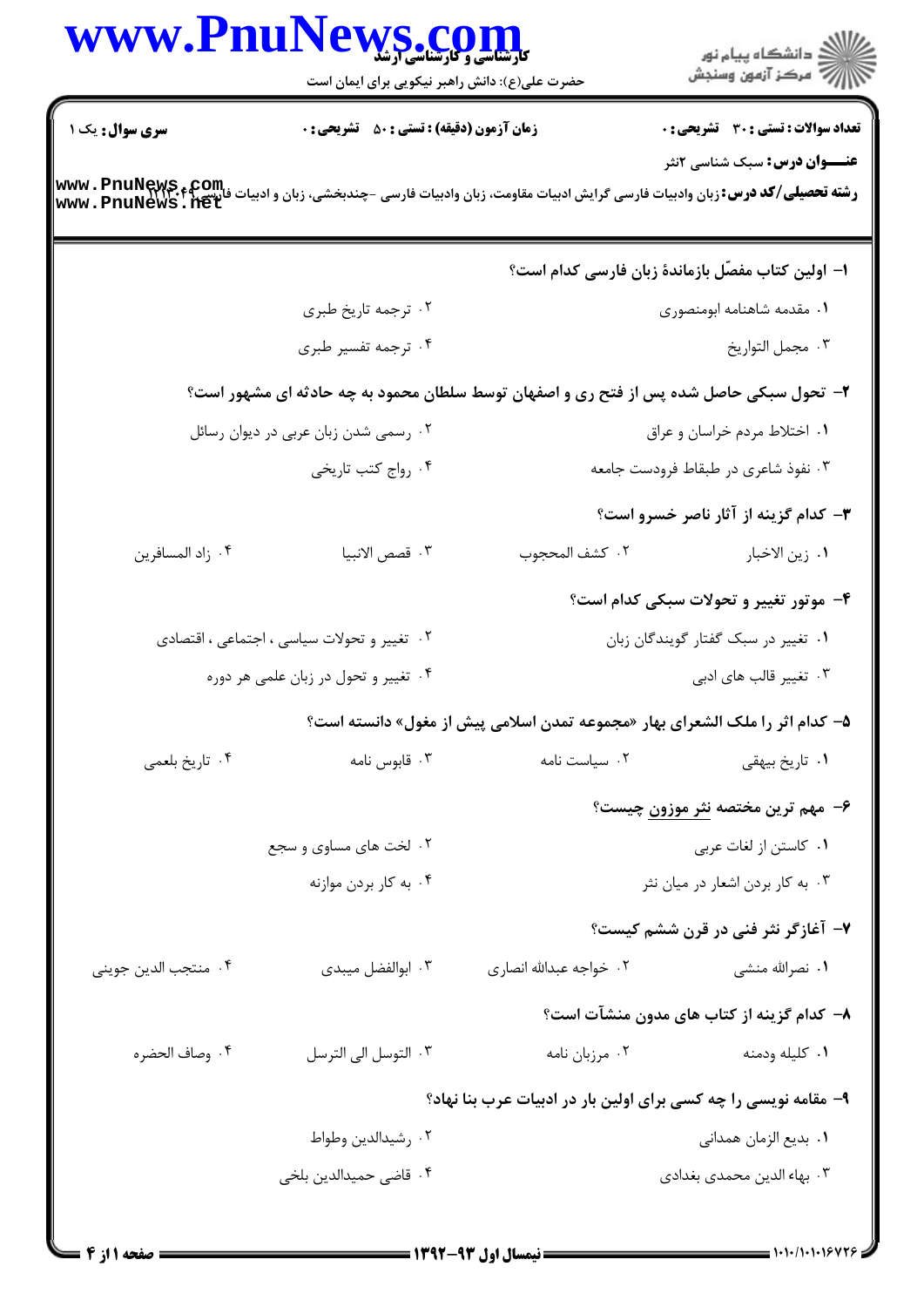| www.Pnu                            | حضرت علی(ع): دانش راهبر نیکویی برای ایمان است      | کارشناسی و کارشناسی ارشد | ≦ دانشڪاه پيام نور<br>√ مرڪز آزمون وسنڊش                                                                                                             |
|------------------------------------|----------------------------------------------------|--------------------------|------------------------------------------------------------------------------------------------------------------------------------------------------|
| <b>سری سوال : ۱ یک</b>             | <b>زمان آزمون (دقیقه) : تستی : 50 ٪ تشریحی : 0</b> |                          | <b>تعداد سوالات : تستي : 30 ٪ تشريحي : 0</b>                                                                                                         |
| www.PnuNews.com<br>www.PnuNews.net |                                                    |                          | <b>عنـــوان درس:</b> سبک شناسی ۲نثر<br><b>رشته تحصیلی/کد درس:</b> زبان وادبیات فارسی گرایش ادبیات مقاومت، زبان وادبیات فارسی –چندبخشی، زبان و ادبیات |
|                                    |                                                    |                          | <b>۱۰- سبک نثر کتب تاریخی افضل کرمانی چیست</b> ؟                                                                                                     |
|                                    | ۰۲ نثر مصنوع متكلّف                                |                          | ۰۱ نثر فنّى معتدل                                                                                                                                    |
|                                    | ۰۴ آمیزه ای از نثر مرسل و فنّی                     |                          | ۰۳ نثر مرسل                                                                                                                                          |
|                                    |                                                    |                          | 11– مولف كدام اثر ناشناخته است؟                                                                                                                      |
|                                    | ٢. عقدالعلي                                        |                          | ٠١ مجمل تواريخ والقصص                                                                                                                                |
|                                    | ۰۴ المضاف الى بدايع                                |                          | ٠٣ بدايع الازمان                                                                                                                                     |
|                                    |                                                    |                          | 1۲– مرحوم ملک الشعرای بهار کدام کتاب را " خاتم کتب ادبی متقدمان " می دانند ؟                                                                         |
|                                    | ۰۲ مقامات حمیدی                                    |                          | ۰۱ جواهر القلائد و زواهر الفرائد                                                                                                                     |
|                                    | ۰۴ چهار مقاله                                      |                          | ۰۳ نورالعلوم                                                                                                                                         |
|                                    |                                                    |                          | ۱۳- عناد وبدبینی نسبت به زن در غالب حکایات کدام اثر منعکس است؟                                                                                       |
| ۰۴ داستان های بیدپای               | ۰۳ روضه العقول                                     | ۰۲ سندباد نامه           | ۰۱ مرزبان نامه                                                                                                                                       |
|                                    |                                                    |                          | ۱۴- درکدام اثر برای نخستین بار لغات مغولی دوشادوش لغات فارسی و عربی به کار رفته است ؟                                                                |
| ۰۴ كشف الاسرار                     | ۰۳ بختيار نامه                                     | ۰۲ تاریخ جهانگشا         | ٠١ اغراض السياست                                                                                                                                     |
|                                    |                                                    |                          | 1۵– نام دیگر ″ تاریخ وصّاف ″ کدام است؟                                                                                                               |
|                                    | ٠٢ تجزيه الامصار و تزجيه الاعصار                   |                          | ٠١. نفثه المصدور                                                                                                                                     |
|                                    | ۰۴ حدائق السحر                                     |                          | ۰۳ حدود العالم                                                                                                                                       |
|                                    |                                                    |                          | ۱۶– اوج آمیزش دو سبک نثر موزون خواجه عبدالله وقاضی حمیدالدین در کدام اثر نمود یافته است؟                                                             |
| ۰۴ تمهیدات                         | ۰۳ تذكره الاوليا                                   | ٠٢ تاريخ طبرستان         | ٠١ گلستان                                                                                                                                            |
|                                    |                                                    |                          | <b>۱۷</b> - مقدمه کدام کتاب به نثر فنی و متن آن به نثر مرسل است؟                                                                                     |
|                                    | ۲. دانشنامه علایی                                  |                          | ٠١ قراضه طبيعيات                                                                                                                                     |
|                                    | ۰۴ المعجم في معايير اشعار العجم                    |                          | ۰۳ رساله نبضيه                                                                                                                                       |
|                                    |                                                    |                          | <b>۱۸- قدیمی ترین تذکره به جا مانده کدام است</b> ؟                                                                                                   |
| ۰۴ اساس الاقتباس                   | ۰۳ لباب الالباب                                    | ٢. تذكره الشعرا          | ١. تذكره الاوليا                                                                                                                                     |
|                                    |                                                    |                          |                                                                                                                                                      |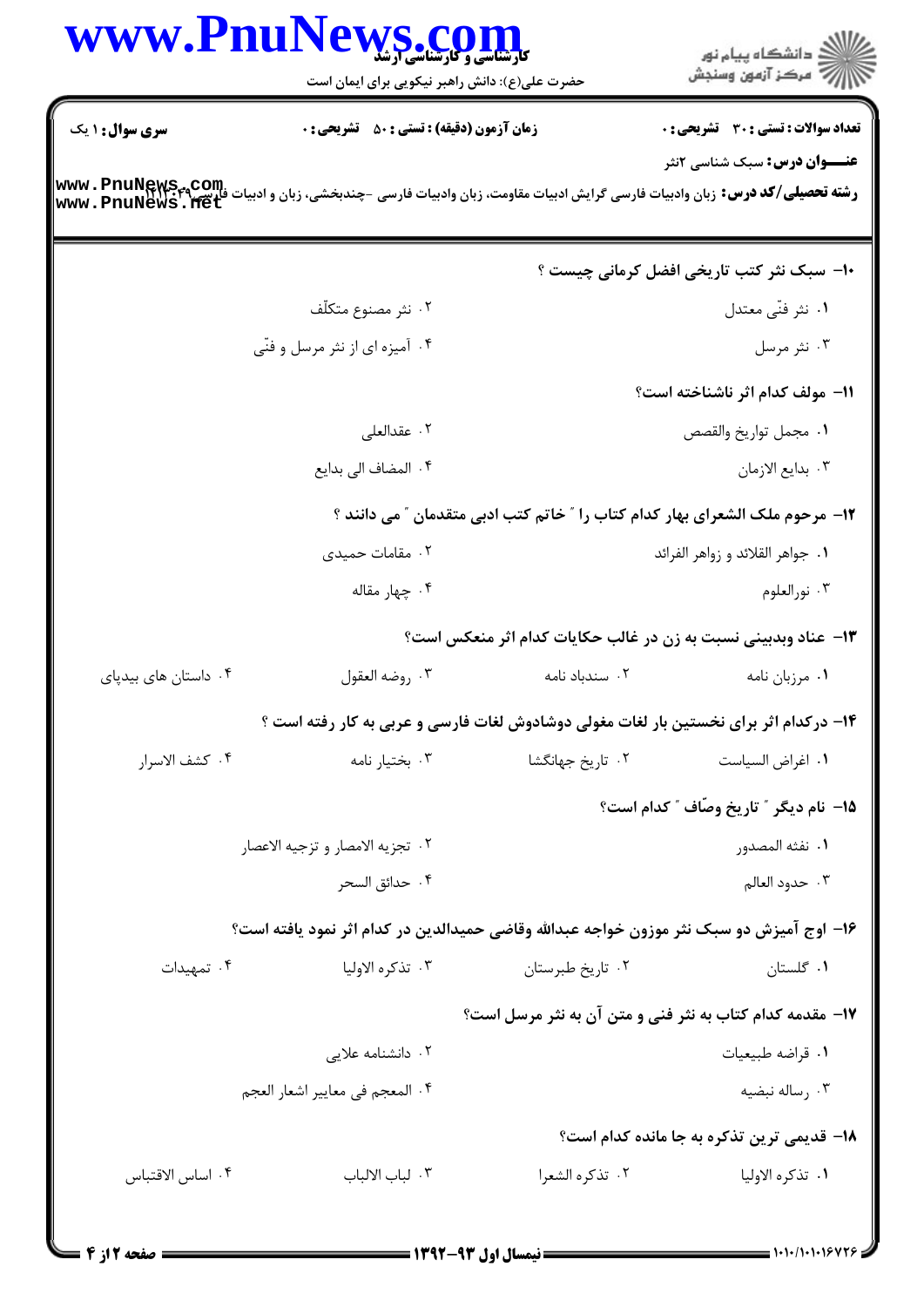|                                                                                                                                         | www.PnuNews.com<br>حضرت علی(ع): دانش راهبر نیکویی برای ایمان است                              |                                                | ر<br>دانشڪاه پيام نور)<br>اڳ مرڪز آزمون وسنڊش                           |  |
|-----------------------------------------------------------------------------------------------------------------------------------------|-----------------------------------------------------------------------------------------------|------------------------------------------------|-------------------------------------------------------------------------|--|
| <b>سری سوال : ۱ یک</b>                                                                                                                  | <b>زمان آزمون (دقیقه) : تستی : 50 ٪ تشریحی : 0</b>                                            |                                                | <b>تعداد سوالات : تستی : 30 ٪ تشریحی : 0</b>                            |  |
| رشته تحصیلی/کد درس: زبان وادبیات فارسی گرایش ادبیات مقاومت، زبان وادبیات فارسی -چندبخشی، زبان و ادبیات فارسی کا<br>www . PnuNews . flet |                                                                                               |                                                | <b>عنـــوان درس:</b> سبک شناسی ۲نثر                                     |  |
|                                                                                                                                         |                                                                                               |                                                | ۱۹- کدام گزینه در مورد مسائل فرهنگی زمان مغول درست است؟                 |  |
| ۰۴ توجه به عروض وقافيه                                                                                                                  | ۰۳ توجه به تذکره نویسی                                                                        | ۰۲ توجه به نقد ادبی                            | ۰۱ توجه به تاریخ نویسی                                                  |  |
|                                                                                                                                         |                                                                                               |                                                | +۲- کدام اثر نمونه معروف نهضت ساده نویسی در نیمه دوم قرن هفتم است؟      |  |
| ۰۴ دره التاج                                                                                                                            | ۰۳ تاريخ وصاف                                                                                 | ٠٢ نظام التواريخ                               | ٠١ طبقات ناصري                                                          |  |
|                                                                                                                                         |                                                                                               |                                                | <b>۲۱</b> – کدام گزینه در مورد ″تاریخ بناکتی ″ درست است؟                |  |
|                                                                                                                                         | ۰۲ تاریخ مغول تا حمله هولاگو به بغداد است.                                                    | ۰۱ تاریخ زادگاه نویسنده و علما و شعرای آنجاست. |                                                                         |  |
|                                                                                                                                         | ۰۴ تاریخ وزرای سامانیان تا مغولان است.                                                        |                                                | ۰۳ تلخیصی از جامع التواریخ رشیدی است.                                   |  |
|                                                                                                                                         |                                                                                               |                                                | ٢٢- اولين كتاب عرفاني كه تا حدى مصنوع (درحقيقت فني موزون) است كدام است؟ |  |
| ۰۴ مرصاد العباد                                                                                                                         | ۰۳ فردوس المرشديه                                                                             | ۰۲ روضه الخلد                                  | ٠١. اوراد الاحباب                                                       |  |
|                                                                                                                                         |                                                                                               |                                                | ۲۳- کدام اثر به نثر فنی و به تقلید جهانگشای جوینی نوشته شده است؟        |  |
| ۰۴ ظفرنامه تيموري                                                                                                                       | ۰۳ ظفرنامه شامی                                                                               | ٠٢ مطلع السعدين                                | ٠١ زبده التواريخ                                                        |  |
|                                                                                                                                         |                                                                                               |                                                | <b>34- کدام اثر تحریری از کلیله ودمنه و به نثری ساده است؟</b>           |  |
| ۰۴ روضه الصفا                                                                                                                           | ٠٣ اشعه اللمعات                                                                               | ۰۲ انوار سهیلی                                 | ٠١. نفحات الانس                                                         |  |
|                                                                                                                                         |                                                                                               |                                                | ۲۵- در کدام اثر نظرات جامی را در باب نقدادبی و سبک شناسی می توان دید؟   |  |
| ۰۴ اشعه اللمعات                                                                                                                         | ۰۳ لوايح                                                                                      | ٢. نفحات الانس                                 | ٠١. بهارستان                                                            |  |
|                                                                                                                                         |                                                                                               |                                                | ۲۶- مهم ترین حادثه دوران صفویه چیست؟                                    |  |
|                                                                                                                                         | ۰۲ رونق مدیحه سرایی                                                                           |                                                | ١. رواج مذهب تشيع                                                       |  |
|                                                                                                                                         | ۰۴ تضعیف دولت مرکزی                                                                           |                                                | ۰۳ رواج ترجمه كتاب هاى فلسفى                                            |  |
|                                                                                                                                         | ۲۷– کدام جنبش فرهنگی دردوران گورکانیان هند رواج یافت و در دوره ابوالفضل دکنی به اوج خود رسید؟ |                                                |                                                                         |  |
| ۰۴ منظومه های داستانی                                                                                                                   | ۰۳ فرهنگ نویسی                                                                                | ۰۲ منظومه های حماسی                            | ۰۱ تذکره نویسی                                                          |  |
|                                                                                                                                         |                                                                                               |                                                | ۲۸– مهمترین جریان فرهنگی دورهٔ صفویه از دیدگاه ادبیات چیست؟             |  |
|                                                                                                                                         | ۰۲ توجه به آثار پیش از اسلام                                                                  |                                                | ٠١ توجه به رمان نويسي و ترجمه رمان                                      |  |
|                                                                                                                                         | ۰۴ توجه خاص به نگاشته های پونانی و رومی                                                       |                                                | ۰۳ بی توجهی به فلاسفه یونان                                             |  |